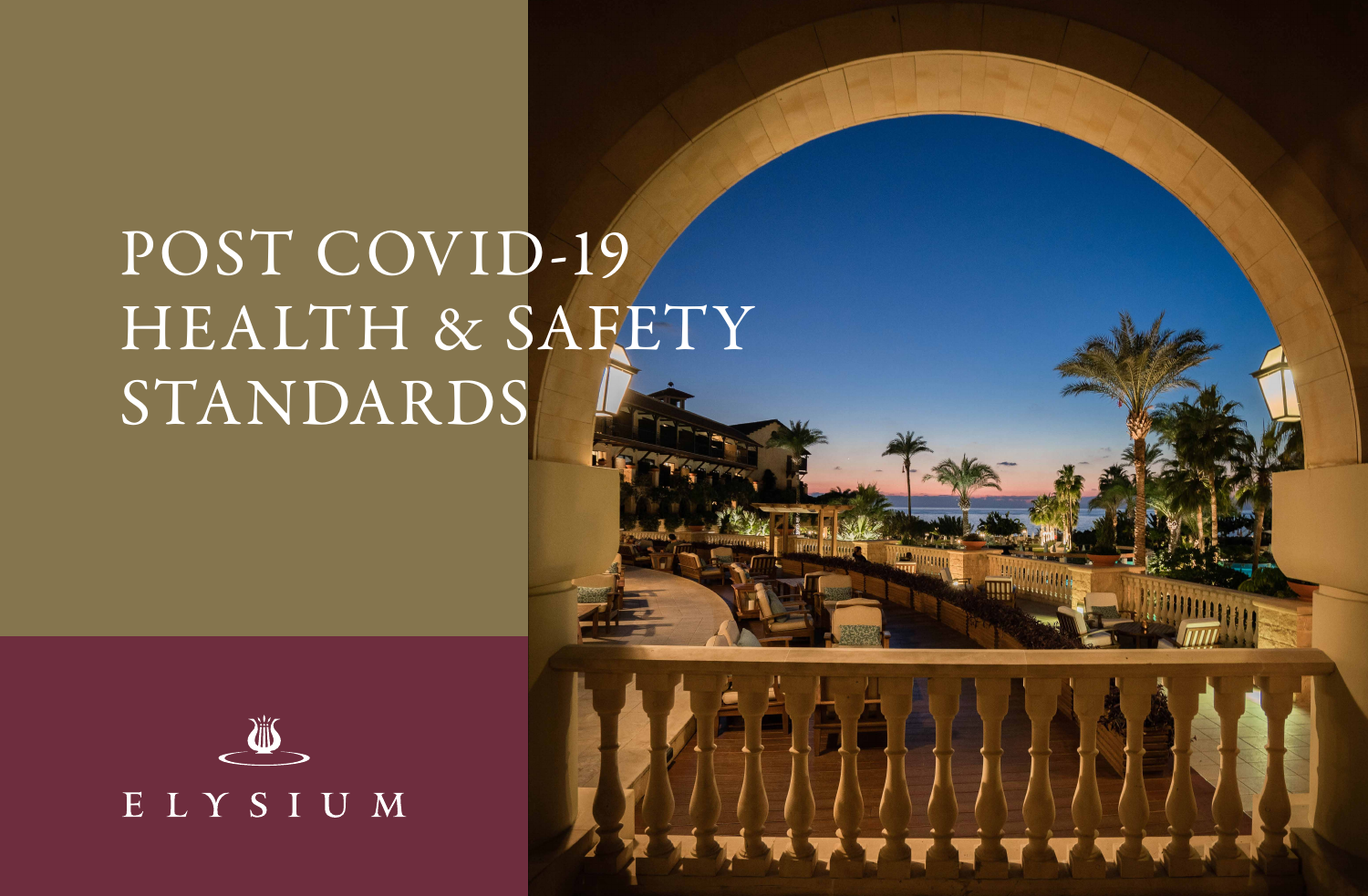02

Compliance with the Cyprus Ministry of Health

- $\rightarrow$  An assessment and action plan has been created in line with recommendations, policies and procedures set by the Cyprus Ministry of Health to prevent, manage and mitigate the impact of COVID-19
- $\rightarrow$  The plan is reviewed and updated with any new quidance, procedures, or regulations by the relevant authorities
- $\rightarrow$  A management group to verify compliance is in place that represents all hotel departments, identifying any gaps and actioning any required adjustments and a logbook of actions is kept where appropriate
- ➔ Sufficient human and economic resources are made available to ensure the action plan's effective

### Visibility of Key Awareness Messages

Advisory posters are available to download on the WHO website

- ➔ Advisory documents/posters are displayed throughout the ELYSIUM Hotel to promote key messages among guests and staff. These include:
	- Promotion of handwashing (at least 20 seconds, all parts of the hand)
	- Respiratory hygiene and coughing etiquette
	- The need for social distancing i.e. entrances, reception, accommodation rooms, meeting rooms, pools, restaurants, bars, fitness rooms, spas, back of house areas, etc.
- ➔ Reception staff, if requested, can advise guests of the hotel's COVID-19 preventative measures
- ➔ Telephone numbers of health authorities, medical centres, medical laboratories, public and private hospitals are immediately available at the reception desk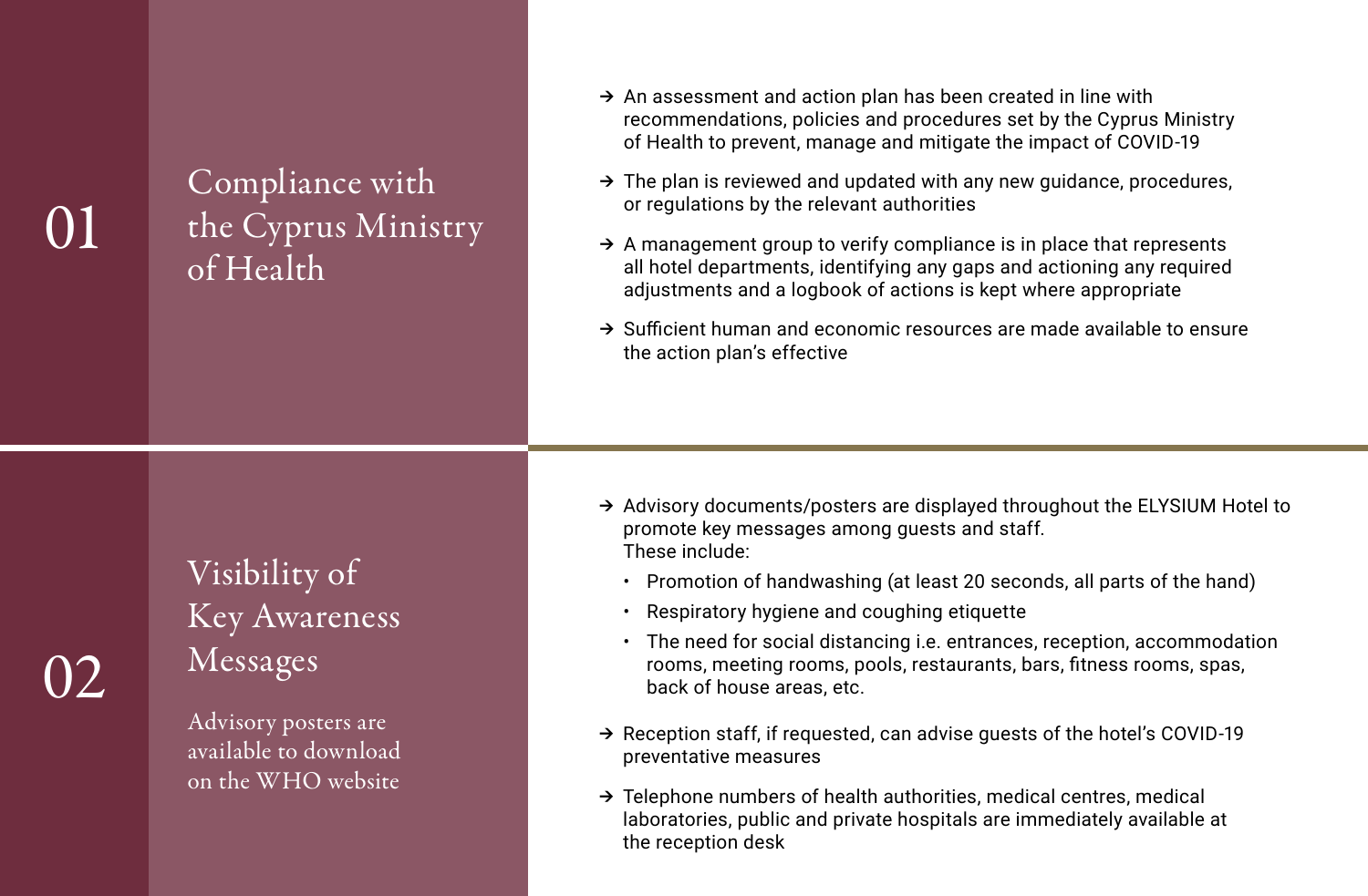# 03 Social Distancing

- ➔ There is a socially distanced front desk/arrival experience in place that minimises employees contact with guests. Where possible, contactless transactions are undertaken
- ➔ Leisure facilities and public seating areas are reconfigured to promote social distancing. This includes the lobby, restaurants, bars, pool areas, beach sunbeds, meeting rooms, fitness centre, children's play areas etc
- ➔ Maximum seating or attendance capacity for facilities is established, and where appropriate, pre booked appointments encouraged
- ➔ Spaces where guests or employees queue are clearly marked for appropriate social distancing. This includes check-in, elevator landings and taxi lines
- → Only guest entertainment activities without close contact will be offered

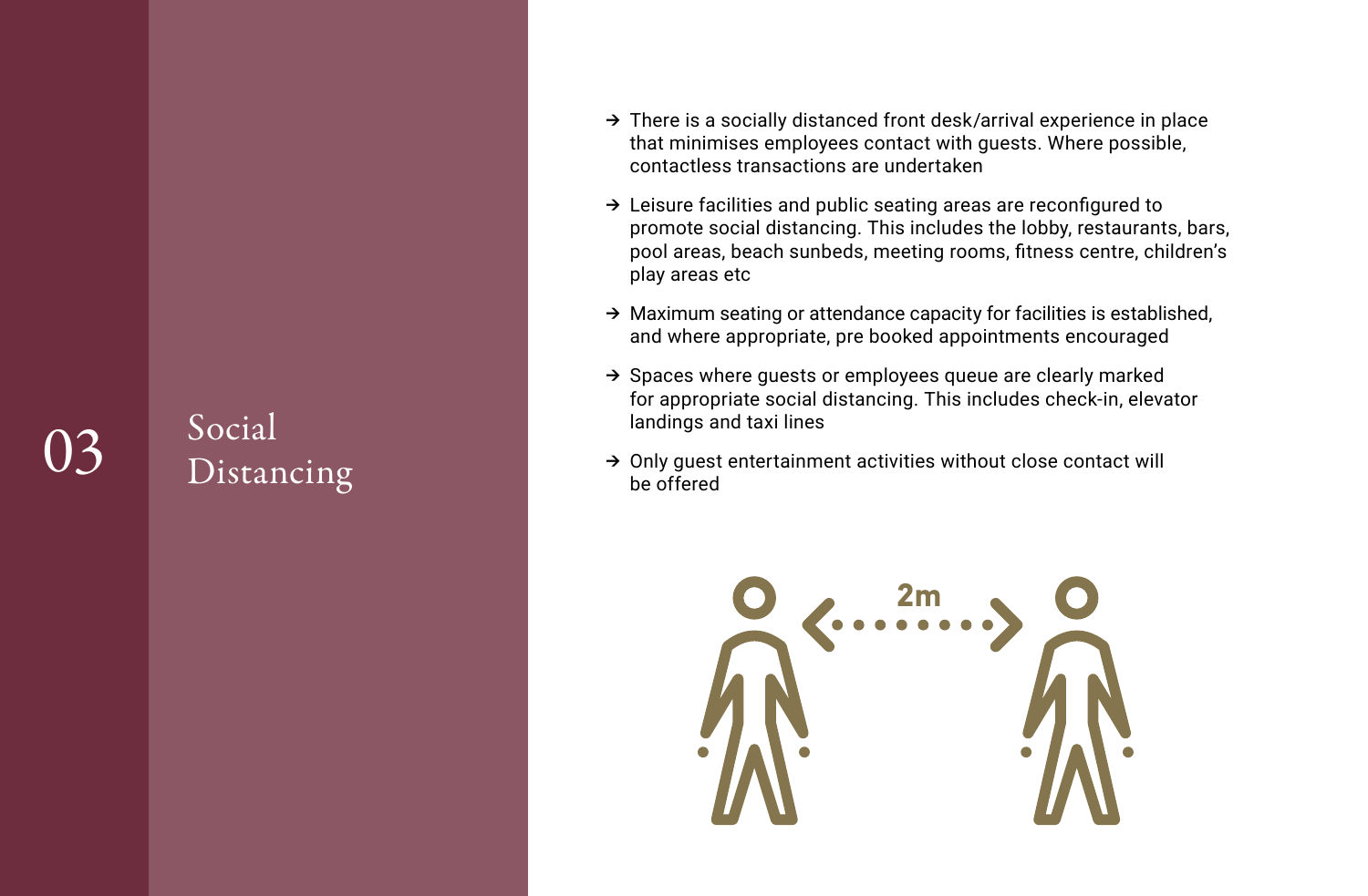### Training & Policies I

Information briefings and written instructions are provided for employees that include protective measures against the virus and how to minimise its spread.

- $\rightarrow$  Employees are informed to always observe good hygiene practises:
	- Washing with soap and water for at least 20 seconds
	- Frequent use of alcohol-based sanitizers
	- Good respiratory hygiene (cover mouth and nose when coughing or sneezing, dispose of tissues in a lidded bin and wash hands)
- $\rightarrow$  A procedure is provided that allows staff to report illness by phone (or email) ensuring workers with early stages of COVID-19 are quickly excluded from work and advised to contact medical professionals
- ➔ Staff who have any symptoms, tested positive, or been in close contact with a person confirmed with COVID-19 are excluded from work
- $\rightarrow$  Employees are advised to notify a manager if they see any co-worker or guests showing any signs of COVID-19
- → Reception staff, housekeeping, and cleaning staff are advised to inform management of any incidents noted, such as requests for doctors' visits & possible sickness of any guests in their rooms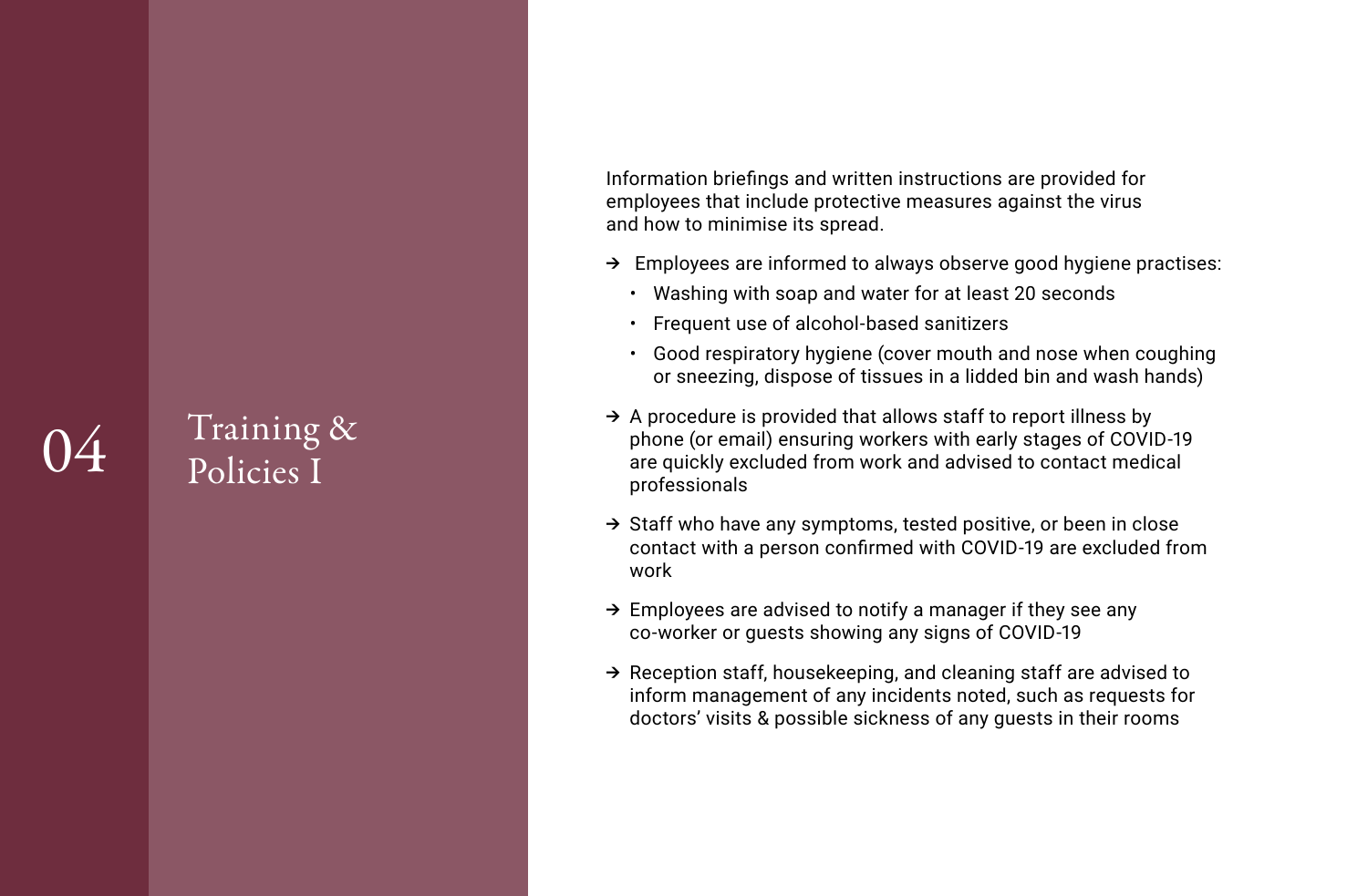### Training & Policies II

- → All employees receive training on COVID-19 safety and basic disinfection protocols:
	- Additional training on the correct use of chemicals, and wearing/ disposal of PPE is provided for employees who have more frequent guest contact, such as housekeeping, F&B, maintenance, restaurant operations and security
- $\rightarrow$  Face masks are worn in all areas where employees are producing food (ready to eat and cooked foods)
- ➔ Additional training on the use of gloves is provided to ensure correct and safe use. To include:
	- Gloves are not a substitute for hand washing
	- Food handlers should avoid touching their face, eyes and mouth whilst wearing disposable gloves
	- Hands are to be washed immediately after removing gloves to avoid the possible contamination of food
- ➔ Cleaning staff are trained on enhanced cleaning and disinfection required in a room that has been potentially contaminated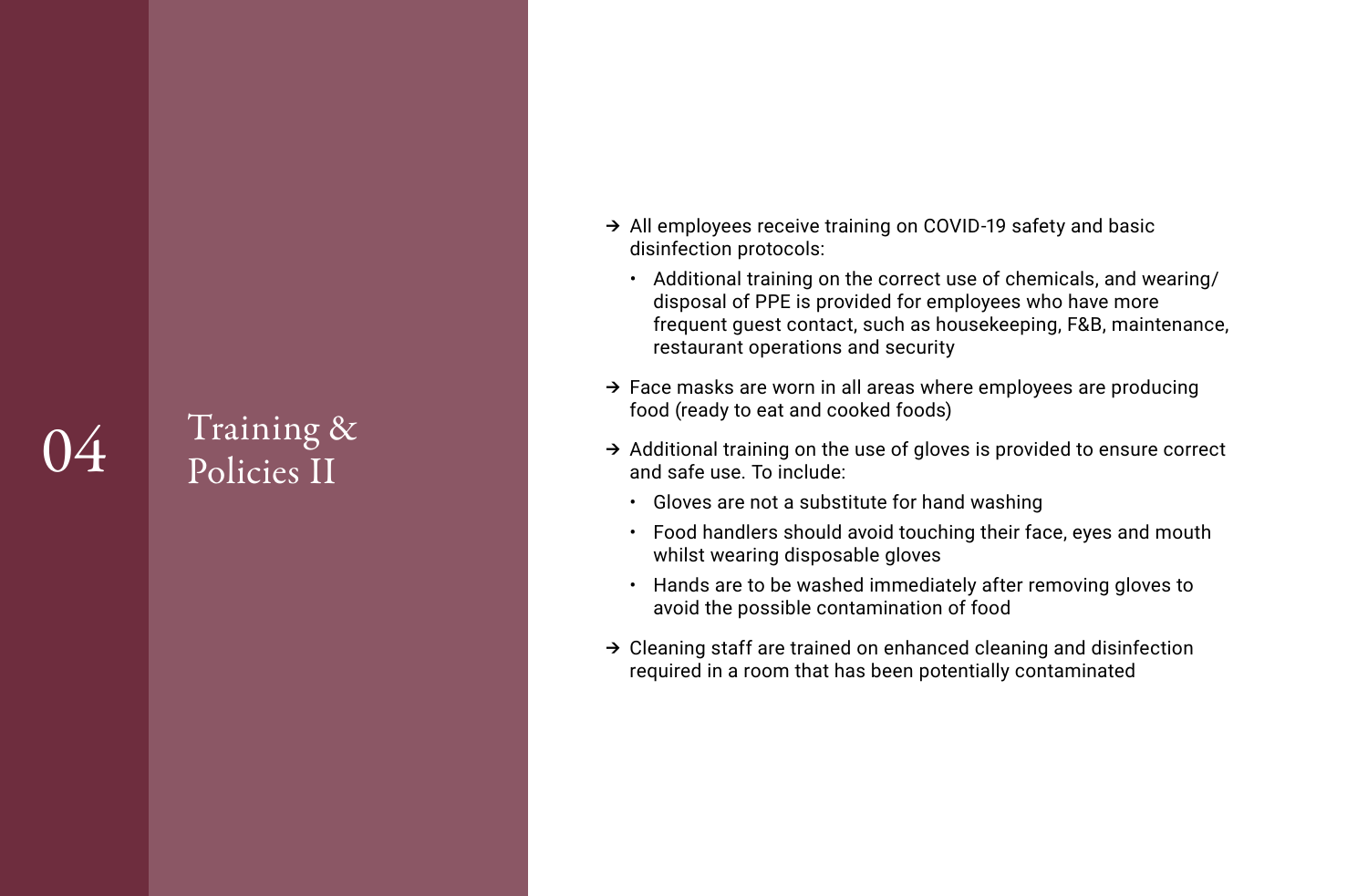#### Cleaning Protocols

Hand wash stations and hand sanitizer dispensers (above 70 per cent alcohol content) are installed at key guests/staff locations (e.g. lobby reception, employee & guest entrances, restaurants, bars, coffee shops, pool areas, elevator landings, restrooms, fitness room).

- $\rightarrow$  Regular checks are undertaken to ensure all dispensers, hand dryers and other similar devices are operational and well stocked, with defective units repaired or replaced immediately
- ➔ Frequent cleaning and disinfection of all public, communal and back of house areas is in place, with extra attention given to areas frequently contacted such as elevator buttons, handrails, switches, door handles, gym equipment, pool seating and surrounding areas, dining surfaces and surrounding areas, etc.
- ➔ Enhanced rigorous cleaning and disinfection of guest rooms is undertaken, paying extra attention to common touch, non- porous items, including telephones, faucets, light switches, door & furniture handles, temperature control panels, TV remotes, alarm clocks, luggage racks, safety deposit boxes, etc.
- ➔ Items not easily cleaned are removed from guest rooms i.e. notepads, pens, magazines, bed runners, additional decorative cushions, hotel directories, etc.
- ➔ Cleaning staff are provided with appropriate PPE as recommended by the World Health Organisation, and are advised not to enter an occupied room to clean
- $\rightarrow$  Rooms and public areas are ventilated daily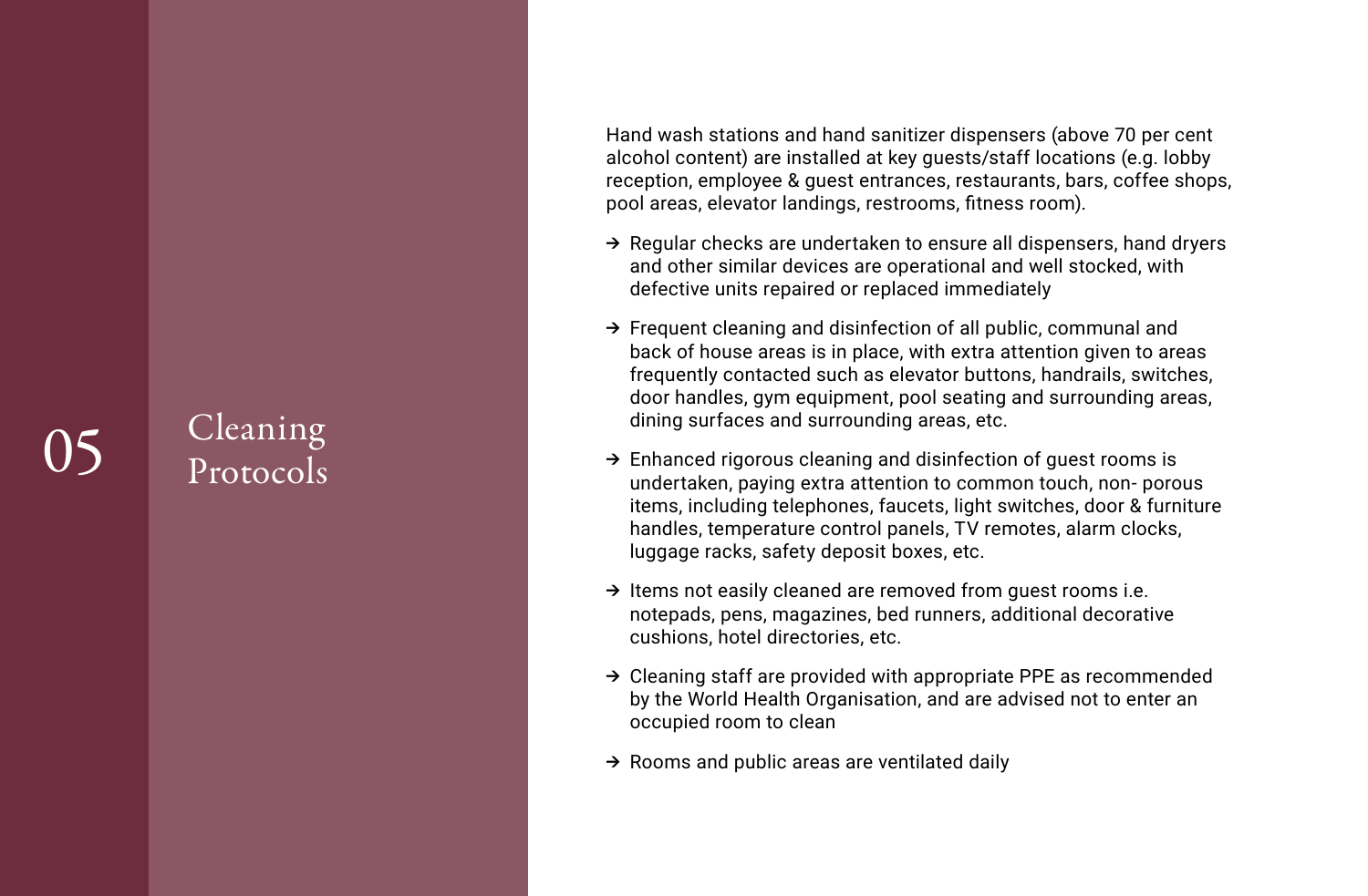#### Managing Suspected or Confirmed COVID-19 Cases

Symptoms include fever, persistent cough or breathing difficulties

- $\rightarrow$  The hotel's documented action plan includes procedures in the event of a suspected/confirmed case, in line with recommendations, policies and procedures set by the Cyprus Ministry of Health
- $\rightarrow$  The ill person (quest or staff member) is isolated from other quests and staff at the hotel. The affected person must be provided with their own bathroom
- $\rightarrow$  The affected quest room is removed from service and quarantined:
	- The room will not be returned to service until an enhanced cleaning and disinfection process has been completed, using certified products, approved for use against the virus
- $\rightarrow$  The ill person is provided with a face mask and disposable tissues and advised to follow respiratory hygiene processes when coughing and sneezing
- $\rightarrow$  When attending an ill person, or entering an affected area where a person is displaying symptoms, additional protective equipment must be worn, removed, and disposed of in line with WHO guidance
- $\rightarrow$  A procedure is in place for managing soiled/contaminated bedsheets, towels, clothes which includes them being bagged directly into special, marked laundry bags whilst in the room, reducing possible dispersing of airborne contaminants and instruction given to staff to wash them at (70°C or more)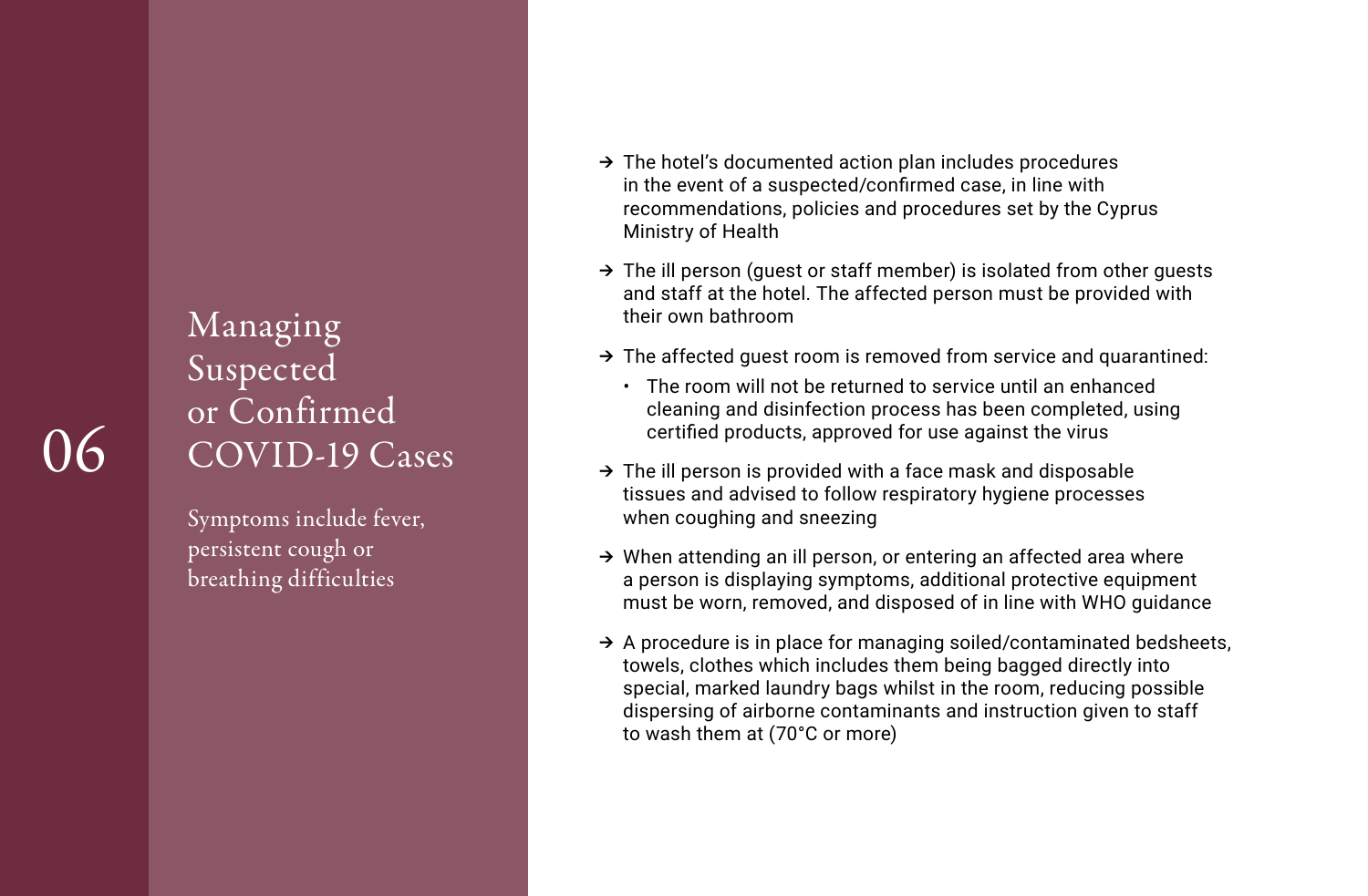### Children's Facilities

- $\rightarrow$  For the children's play areas, special cleaning and disinfection protocols are applied
- ➔ Staff are vigilant for any signs of respiratory symptoms and immediately inform the child's parents and hotel management
- $\rightarrow$  An appointment only system is operated, alongside maximum capacity for each facility to comply with required social distancing

- $\rightarrow$  Guests are reminded to disinfect their hands with sanitizer, preferably located at the entrance, when entering and leaving
- $\rightarrow$  Table settings are configured to seat a maximum of 1 person for 2 square metres (outdoor – excluding employees) and 1 person every 3 square meters (indoor – excluding employees). The minimum distance between tables not belonging to the same party, is 2 meters from corner to corner.
- ➔ Increased in-depth cleaning and disinfection of any buffet areas is implemented and is at least after each service
- $\rightarrow$  Tongs and ladles are provided with individual containers and are changed frequently. The contact of the guest with food or serving tools such as tongs is avoided where possible by providing portioned food items or packed food or drinks
- $\rightarrow$  Consideration is given to serving individual portions or providing a serviced buffet to minimise contact
- $\rightarrow$  Service times is extended, and advance booking enabled, to facilitate physical distancing

## 08

### Restaurants & Food Outlets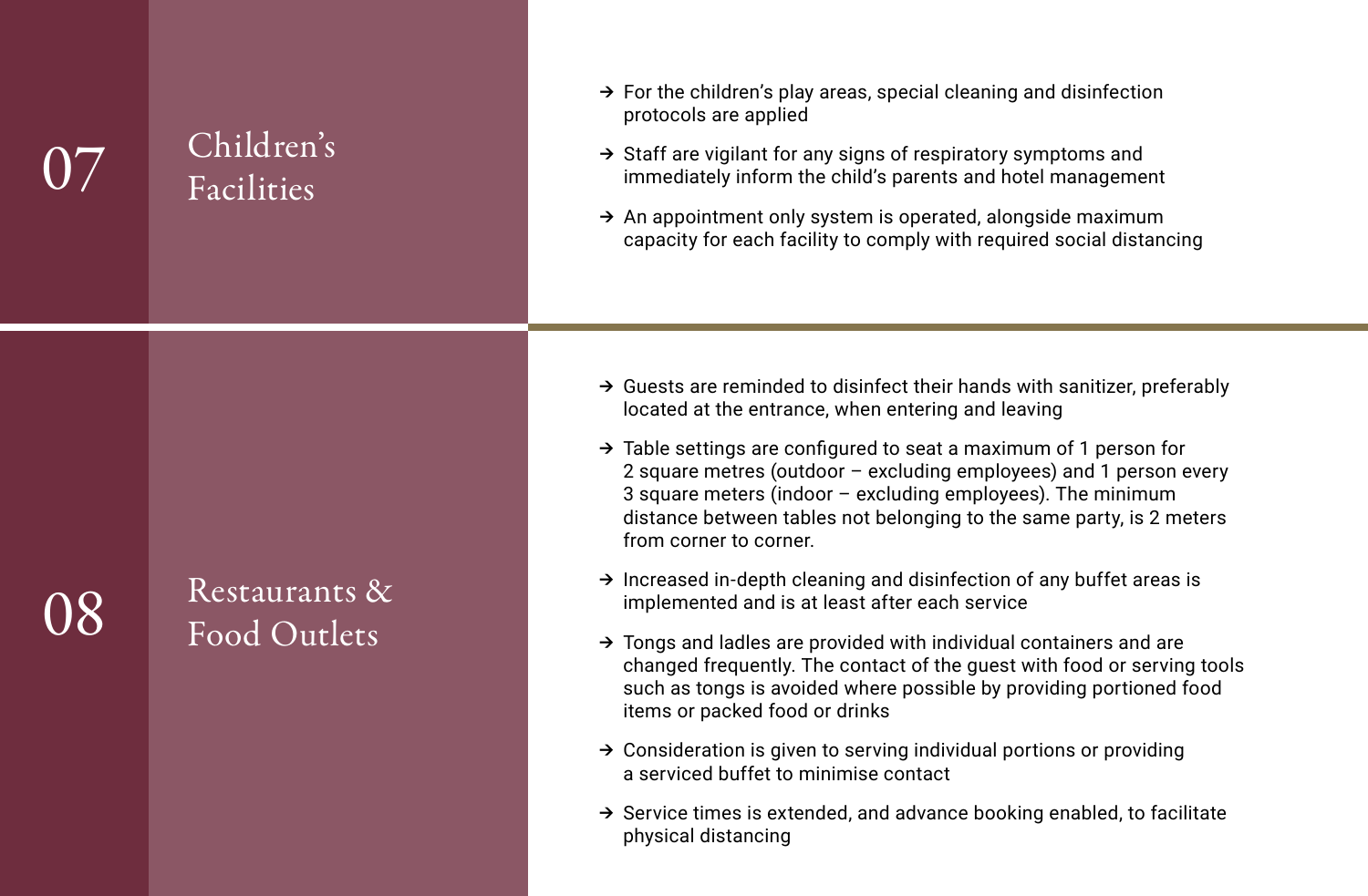### Food Production & Supply

- → A Food Safety Management System is in place based to manage risk and prevent contamination of food
- ➔ Food workers (food handlers, staff who touch food contact surfaces or other surfaces in rooms where open food is handled) adhere to the action plan
- ➔ PPE, physical distancing and strict hygiene and sanitation measures, and the promotion of frequent and effective handwashing are implemented at each stage of the food production process:
	- Where physical distancing is not possible, other protective measures are considered and the number of persons in the food preparation area is limited
- $\rightarrow$  Processes are in place for external food deliveries to prevent the spread of COVID-19. This includes:
	- Drivers are provided with alcohol-based hand sanitizer, a disinfectant and paper towels, to use before handing over any documentation
	- Drivers are informed of physical distancing measures and the need to maintain a high level of personal cleanliness, including the use of clean protective clothing
	- Transportation containers are to be kept clean and frequently disinfected to ensure foods are protected and separated from other goods that may cause contamination